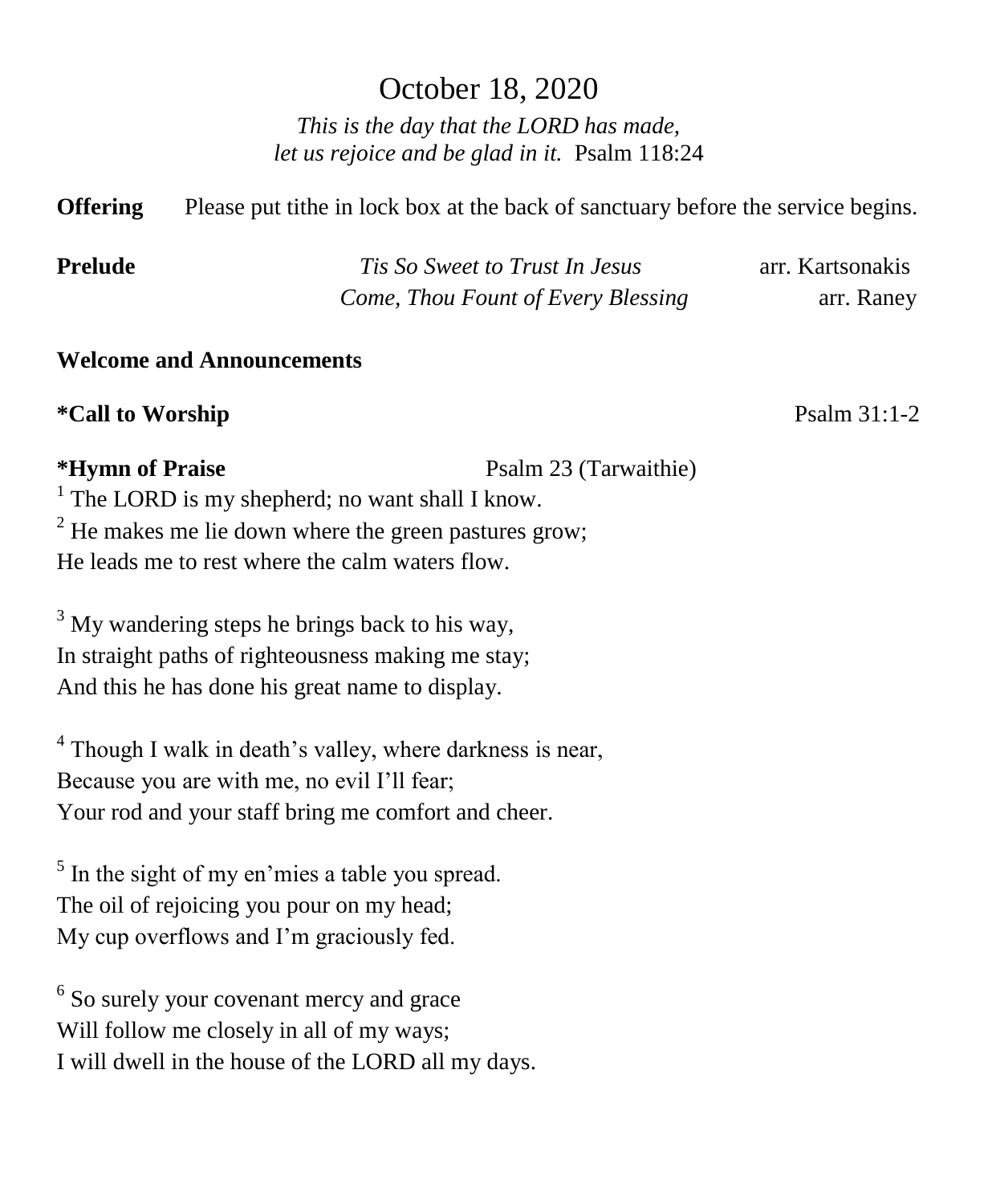## **\*Prayer of Invocation**

# **Scripture Reading Exodus 11:1-10**

## **Prayer of Confession**

Almighty God, draw us to yourself, we pray, and lessen our grip on the things of this world. We are prone to wander in our hearts after the perceived glories of this world; health and wealth and family and all the countless other illustrious things that we see and desire. But Father, these things are not you, nor could they ever deliver the true and lasting joys that you do. Forgive us for our short sightedness and deliver us this hour from the grip of our own sinful hearts. Wash us clean again by the precious blood of your Son, Jesus, and point us onward with our gaze firmly fixed upon Him. In Jesus name we pray, Amen.

## Assurance of Pardoning Grace **Particle 12:00 Psalm 31:6-7**

 $6$  I hate those who cling to worthless idols; I trust in the LORD.  $7$  I will be glad and rejoice in your love, for you saw my affliction and knew the anguish of my soul.

# **\*Hymn of Thanksgiving** *Psalm 31* Trinity Psalter

Tune: *All Glory, Laud,& Honor* <sup>1</sup> In you LORD, I take refuge; Ashamed let me not be. Your righteousness eternal Express by saving me;  $2$  Incline your ear to hear me; With speed deliver me. To me O be a strong rock A fort to rescue me.

<sup>3</sup> You are my rock and fortress; For your sake lead and guide. <sup>4</sup> Free me from nets they've hidden; My stronghold you abide.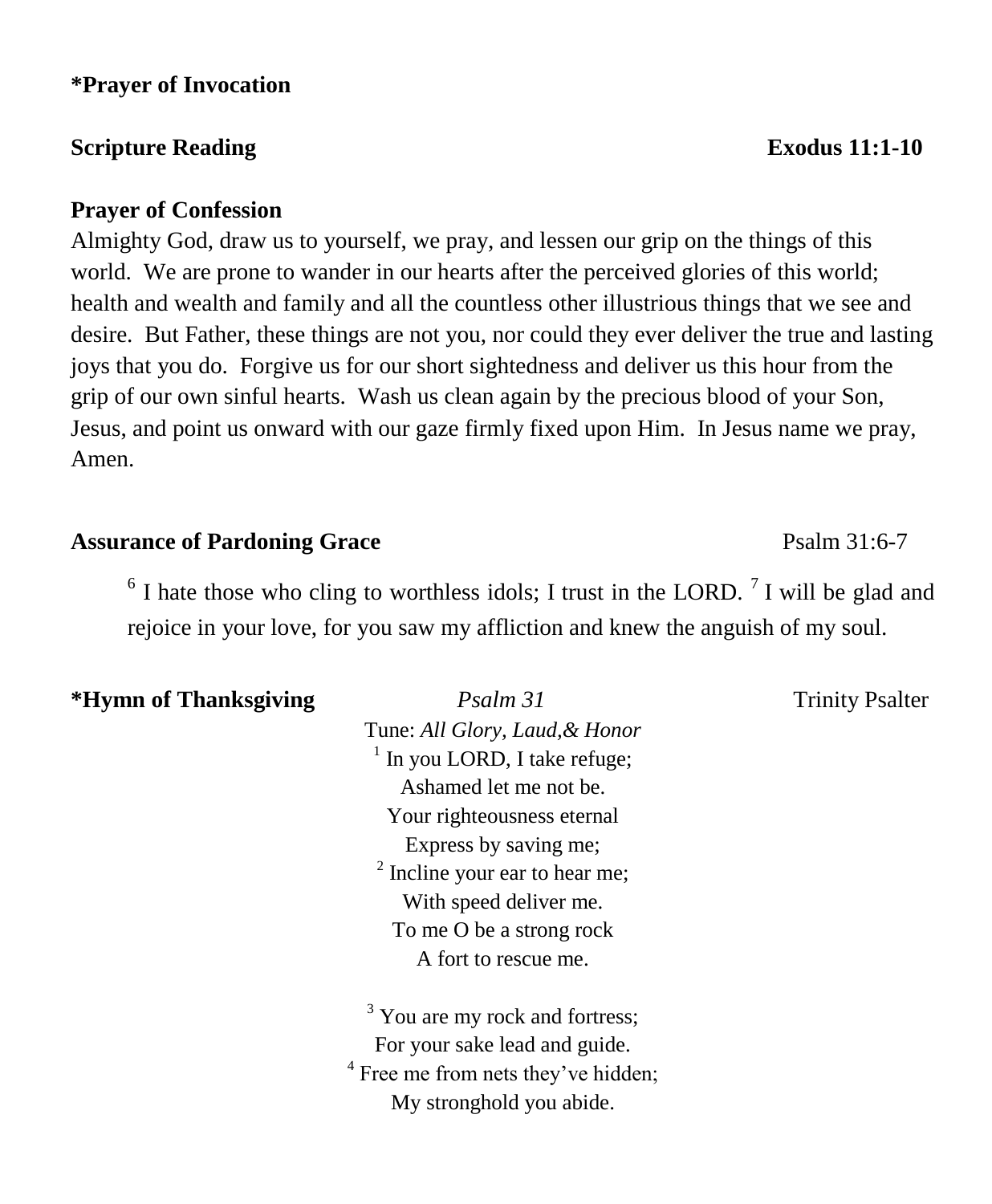<sup>5</sup> I now commit my spirit Into your outstretched hand. I know you have redeemed me, LORD God of truths that stand.

6 I hate those serving idols; My trust is in the LORD. <sup>7</sup> I'll triumph in your mercy; For anguish you regard. You've known my soul's afflictions, Kept me from hostile hand. <sup>8</sup> My feet you have established Where they have room to stand.

<sup>9</sup> O LORD have mercy on me, For anguish fills my life; My eye, my soul, my body Are all consumed with grief.  $10$  My life is drained by sorrow, My years with sighing spent; I've lost my strength by sinning; My bones are weak and bent.

# **Westminster Shorter Catechism 85-86**

- Q. 85 What doth God require of us, that we may escape hid wrath and curse, due to us for sin?
- **A. To escape the wrath and curse of God, due to us for sin, God requireth of us faith in Jesus Christ, repentance unto life, with diligent use of all the outward means whereby Christ communicateth to us the benefits of redemption.**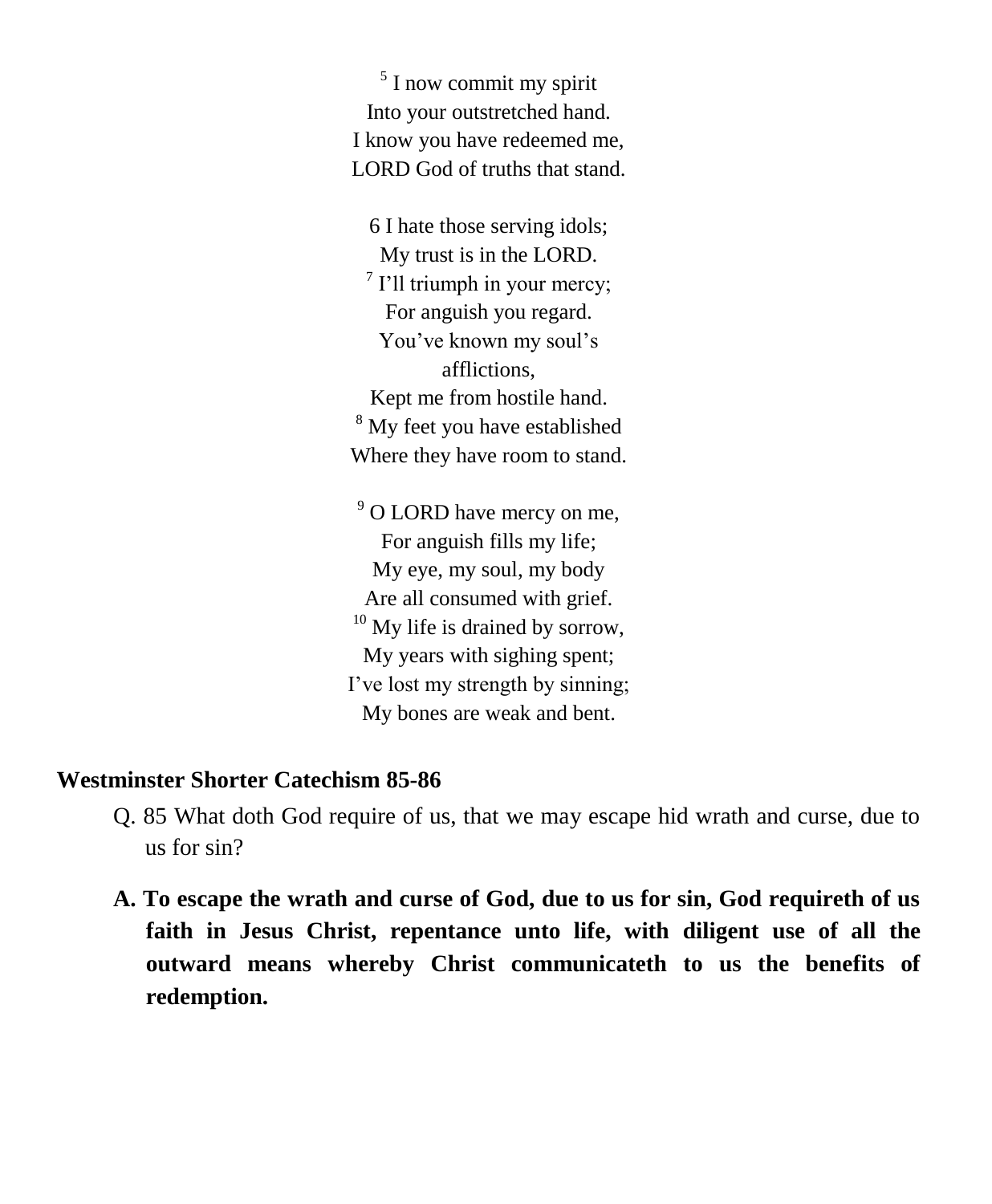## Q. 86 What is faith in Jesus Christ?

# **A. Faith in Jesus Christ is a saving grace, whereby we receive and rest upon him alone for salvation, as he is offered to us in the gospel.**

## **Prayer of Intercession**

## **\*Hymn of Preparation** *Jesus, Thy Blood and Righteousness* No. 520

Jesus, thy blood and righteousness my beauty are, my glorious dress; 'midst flaming worlds, in these arrayed, with joy shall I lift up my head.

Bold shall I stand in thy great day; for who aught to my charge shall lay? Fully absolved through these I am from sin and fear, from guilt and shame.

When from the dust of death I rise to claim my mansion in the skies, ev'n then this shall be all my plea, Jesus hath lived, hath died, for me.

Jesus, be endless praise to thee, whose boundless mercy hath for me for me a full atonement made, an everlasting ransom paid.

O let the dead now hear thy voice; now bid thy banished ones rejoice; their beauty this, their glorious dress, Jesus, thy blood and righteousness.

**Sermon Transfigured** Luke 9:28-36

## Outline

1. Jesus Person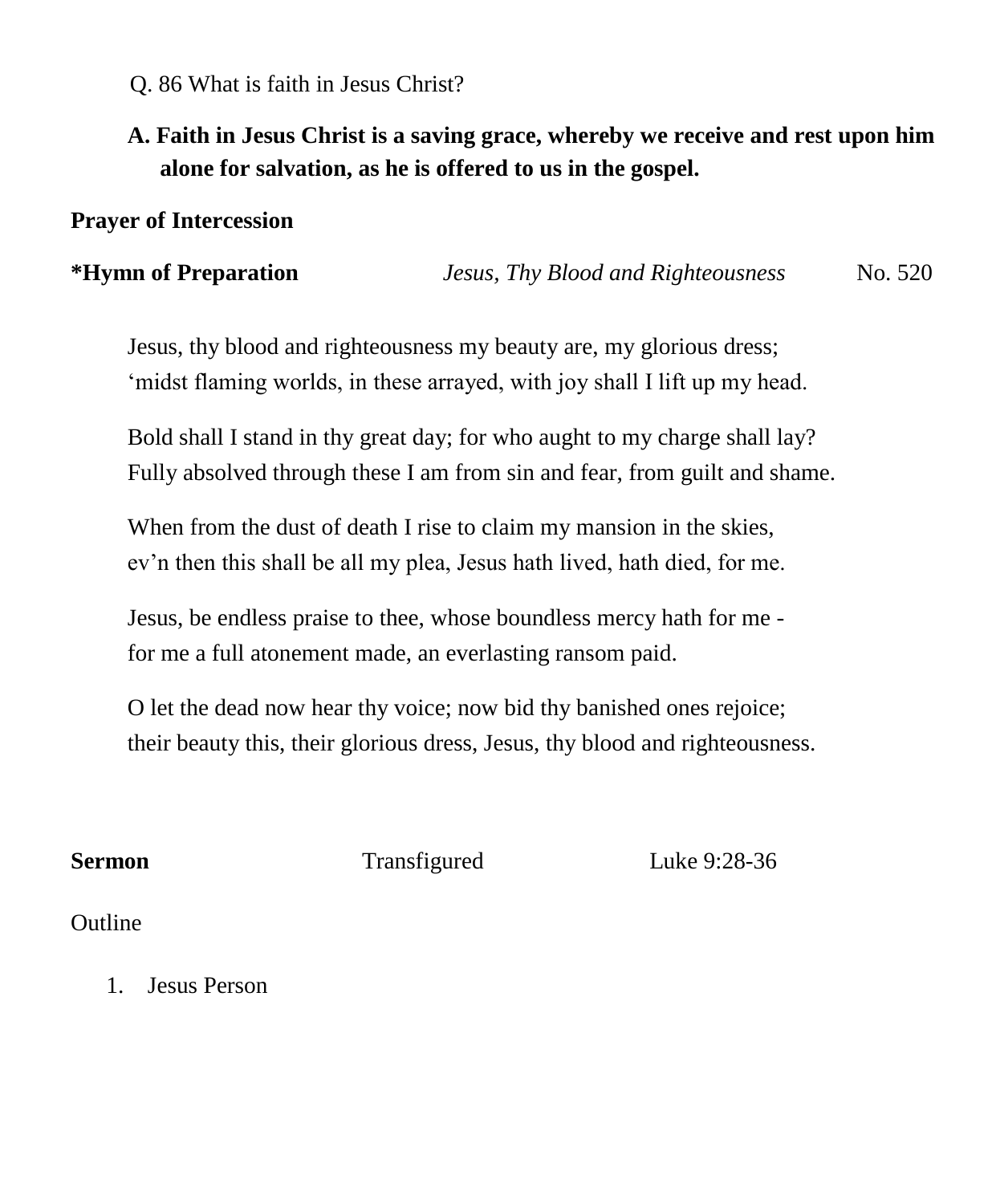2. Jesus Purpose

3. Jesus People

### **Discussion Questions**:

- 1. What is Jesus about to lose and why?
- 2. How did the experience on the Mount of Transfiguration strengthen Jesus and his disciples for the trials that were coming? How does it strengthen you?
- 3. What is the significance of Moses and Elijah appearing on the mountain?
- 4. Can you describe a special time when God strengthened you through worship?

**\*Hymn of Response** *Amazing Grace!*No. 460

Amazing grace! How sweet the sound, that saved a wretch like me! I once was lost, but now am found, was blind, but now I see.

'Twas grace that taught my heart to fear, and grace my fears relieved; how precious did that grace appear the hour I first believed!

Thro' many dangers, toils, and snares, I have already come; 'tis grace has brought me safe thus far, and grace will lead me home.

The Lord has promised good to me, His Word my hope secures; He will my shield and portion be, as long as life endures.

And when this flesh and heart shall fail, and mortal life shall cease, I shall possess within the veil a life of joy and peace.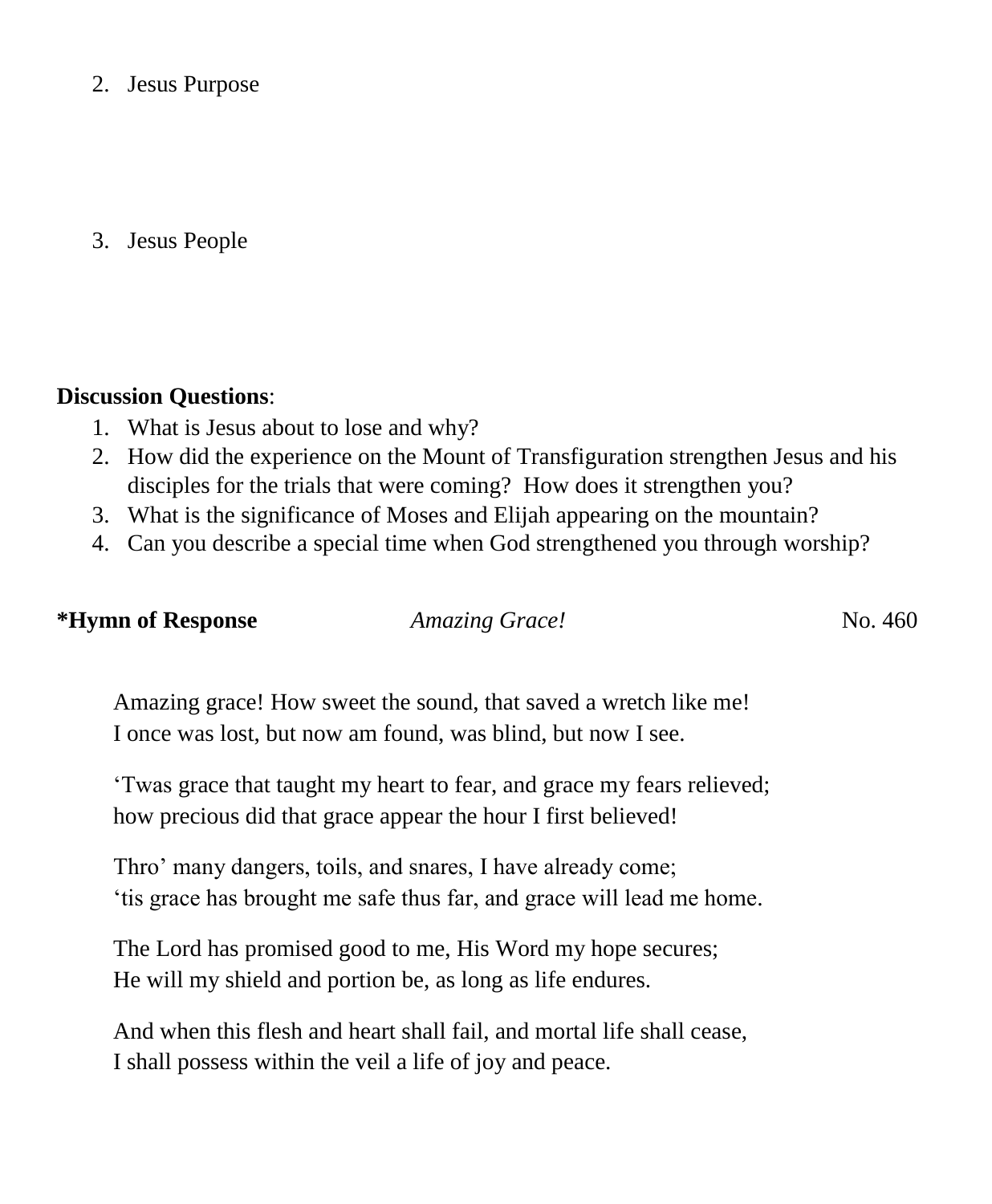When we've been there ten thousand years, bright shining as the sun, we've no less days to sing God's praise than when we've first begun.

## **\*Benediction**

## **\*Gloria Patri** No. 735

Glory be to the Father, and to the Son, and to the Holy Ghost; as it was in the beginning, is now, and ever shall be, world without end. Amen, amen.

| *Postlude                  |                                       | I will Sing of the Mercies | arr. Martin         |
|----------------------------|---------------------------------------|----------------------------|---------------------|
|                            | * Congregation: Please stand as able. |                            |                     |
|                            |                                       | * * * * * * * *            |                     |
| <b>Keyboard</b>            |                                       |                            | <b>Sandy Schoon</b> |
| <b>Intercessory Prayer</b> |                                       |                            | Yon Lindborg        |
|                            |                                       | <b>Weekly Calendar</b>     |                     |
| <b>DATE</b>                | TIME                                  | <b>EVENT</b>               |                     |
| <b>SUN 10/18</b>           | 9:00 AM                               | <b>Opening Exercises</b>   |                     |
|                            | 9:15 AM                               | <b>Sunday School</b>       |                     |
|                            | 10:30 AM                              | <b>Worship Service</b>     |                     |

|                  |                   | (available YouTube & Facebook)             |
|------------------|-------------------|--------------------------------------------|
| <b>SAT 10/24</b> | 10 AM- 2 PM       | <b>Apple Cider Event</b>                   |
|                  |                   | <b>Men's study</b> (following after event) |
| <b>SUN 10/25</b> | 9:00 AM           | <b>Opening Exercises</b>                   |
|                  | $9:15 \text{ AM}$ | <b>Sunday School</b>                       |
|                  | 10:30 AM          | <b>Worship Service</b>                     |
|                  |                   | (available YouTube & Facebook)             |

**\*Postlude** *I will Sing of the Mercies*arr. Martin